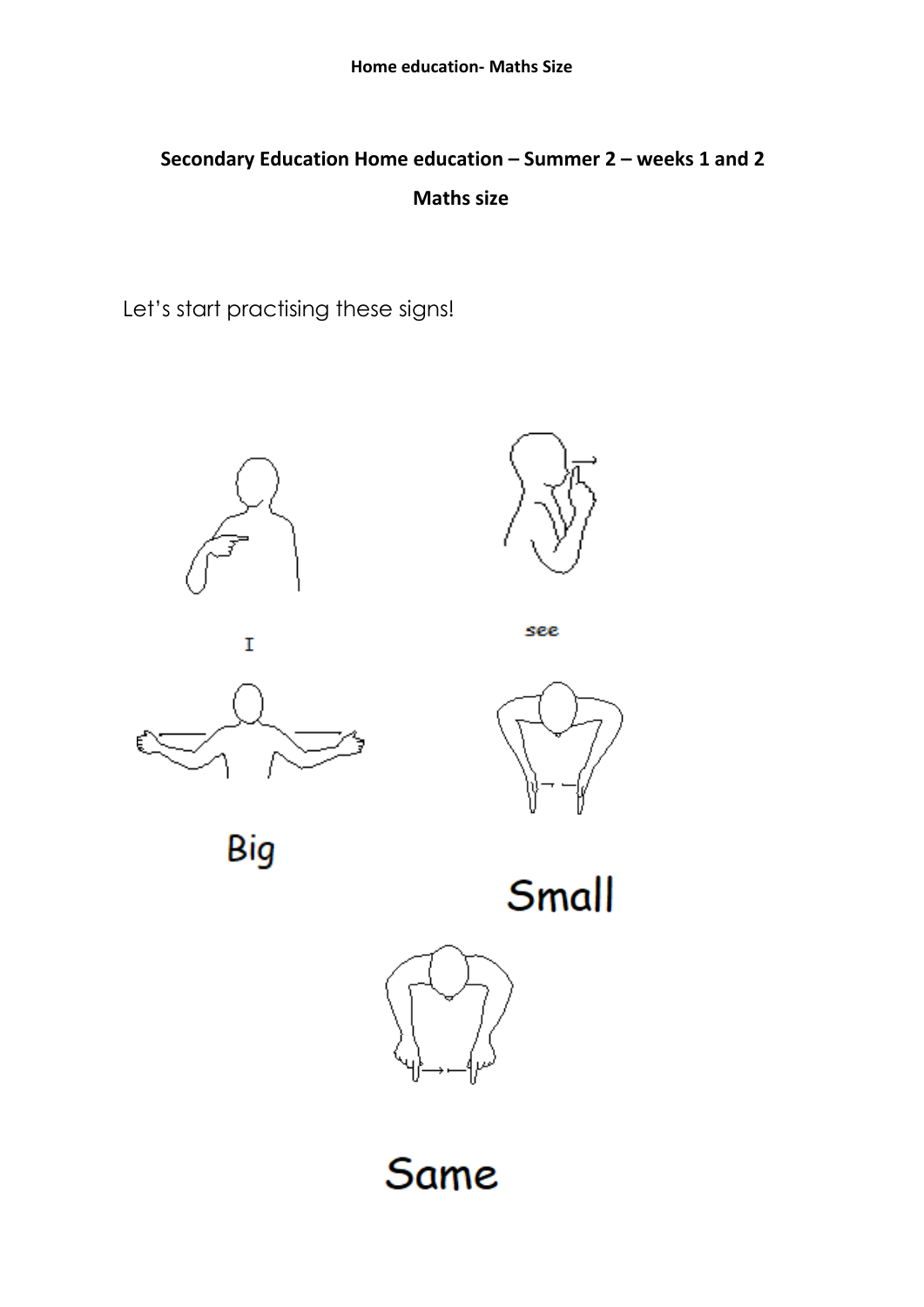**Touch small**





Touch….



**Starter- listen and watch**

[https://www.youtube.com/watch?v=h\\_7wV1OzTX8](https://www.youtube.com/watch?v=h_7wV1OzTX8)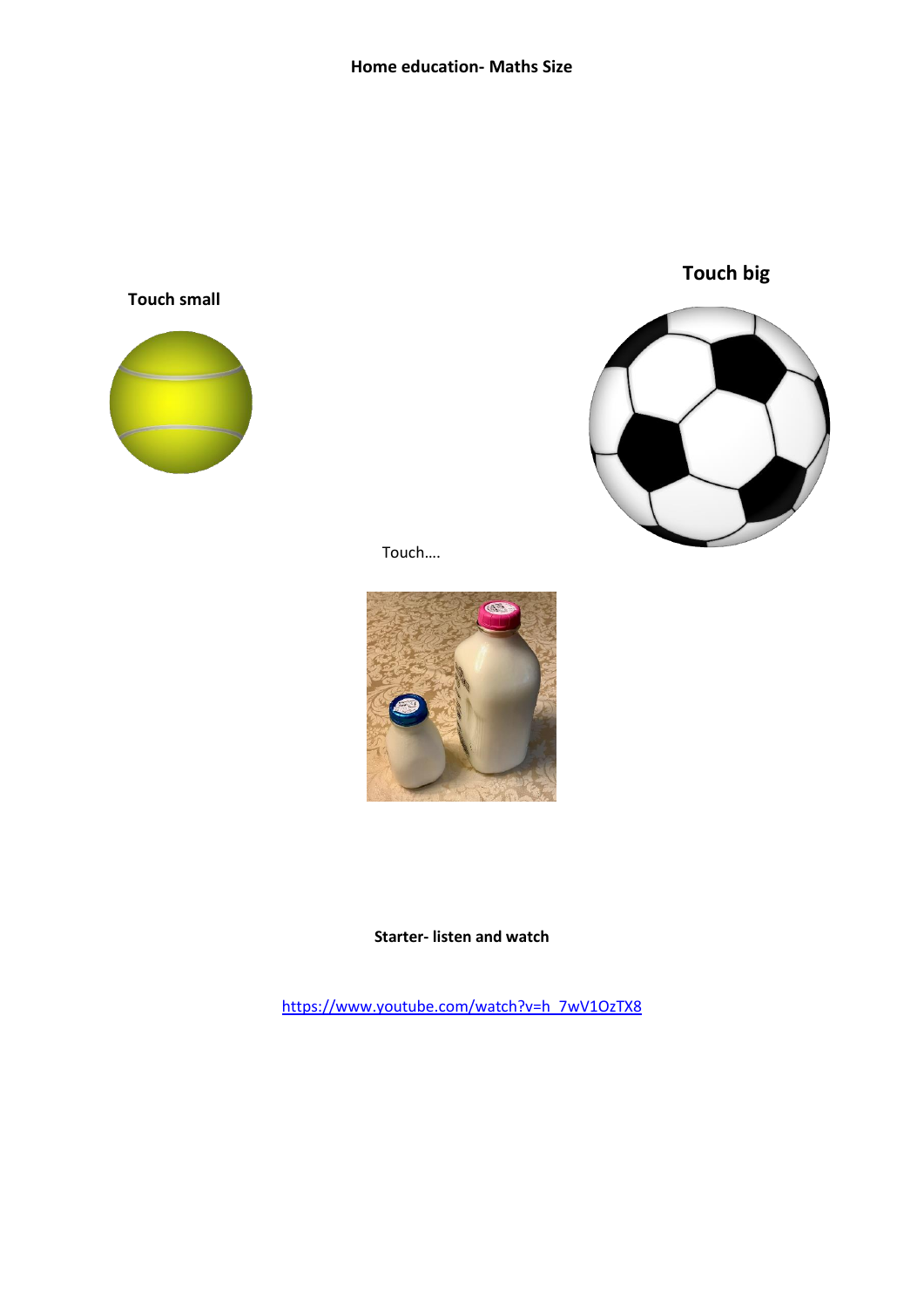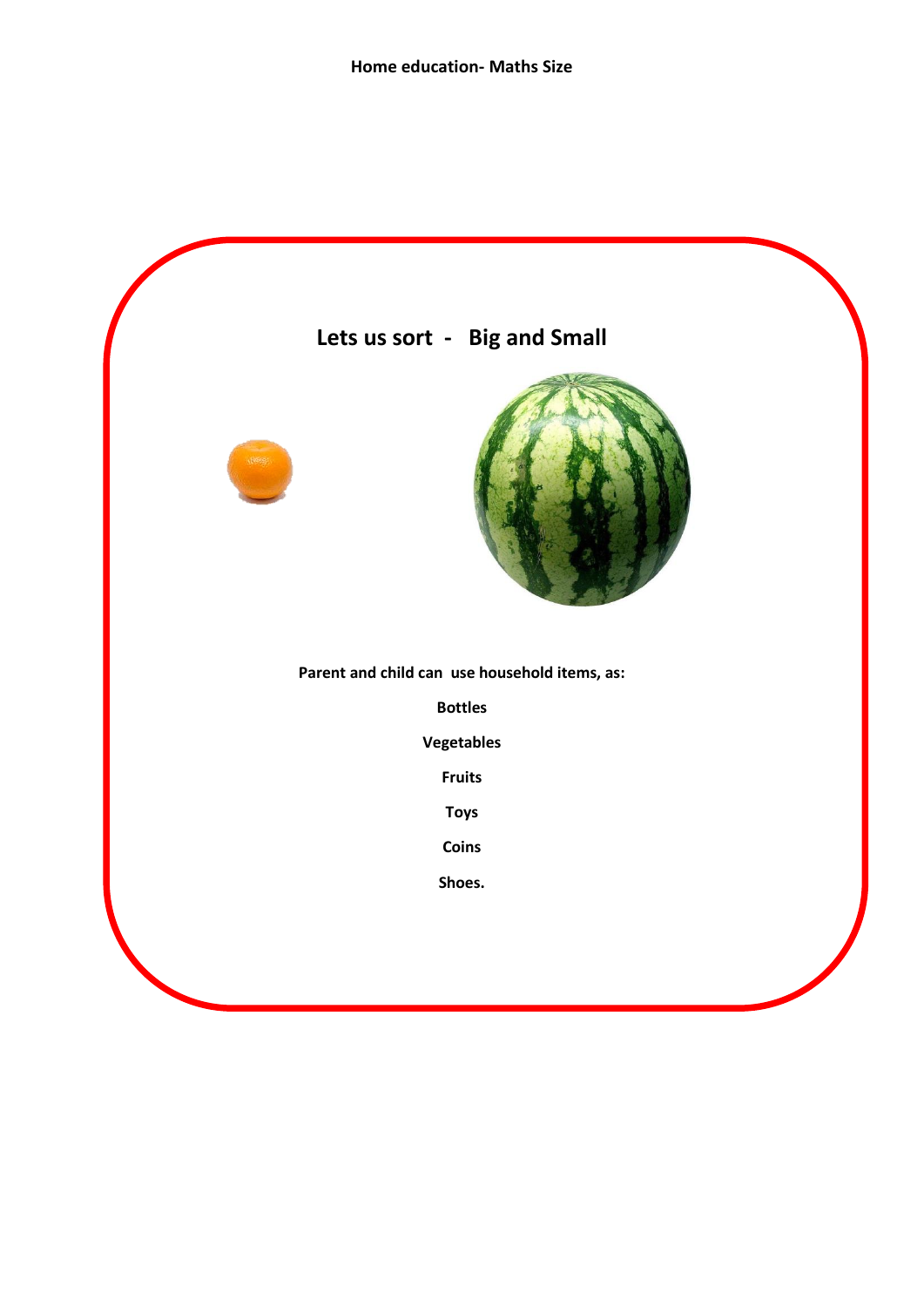



<https://www.youtube.com/watch?v=uaRx9v-wkeA>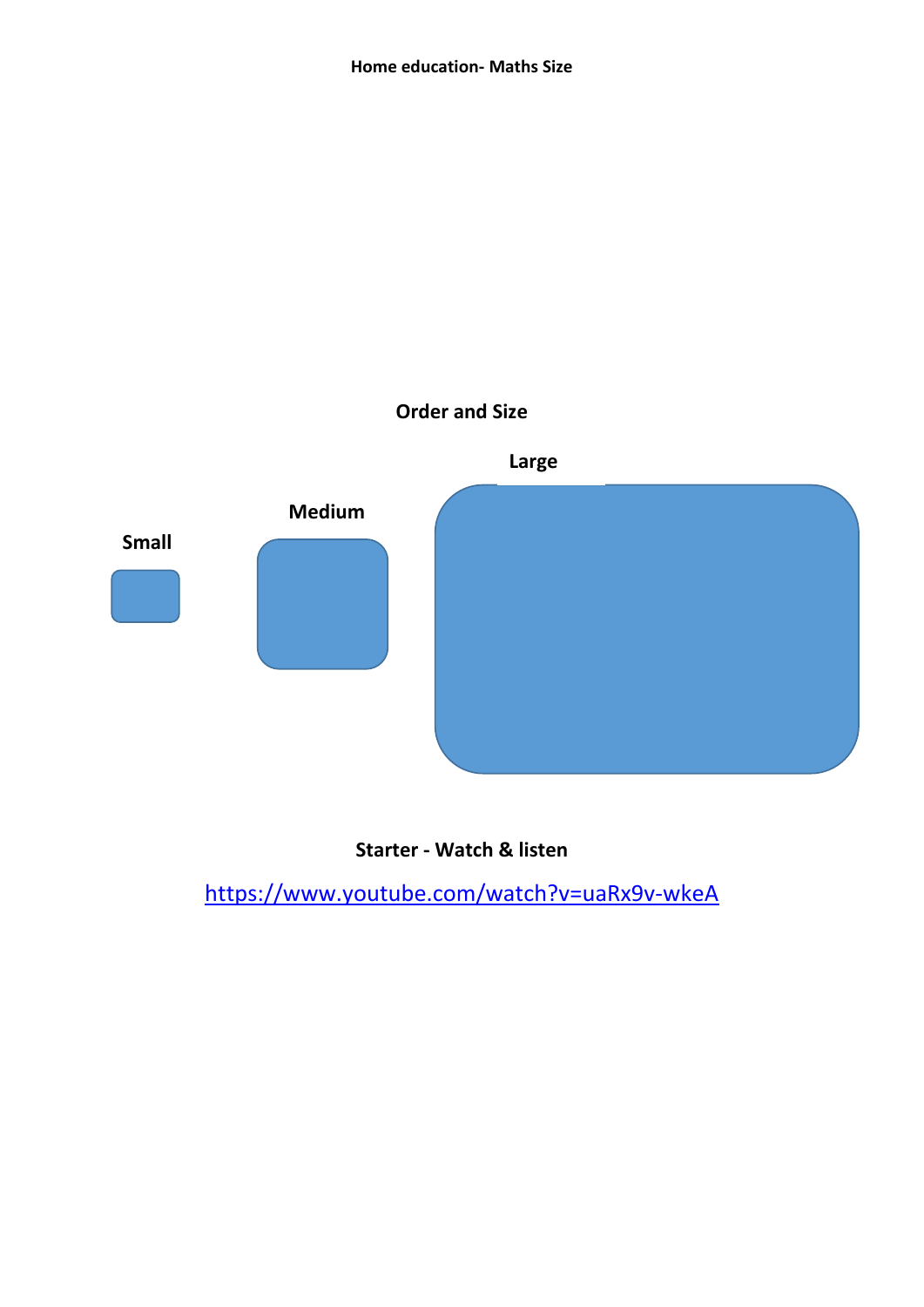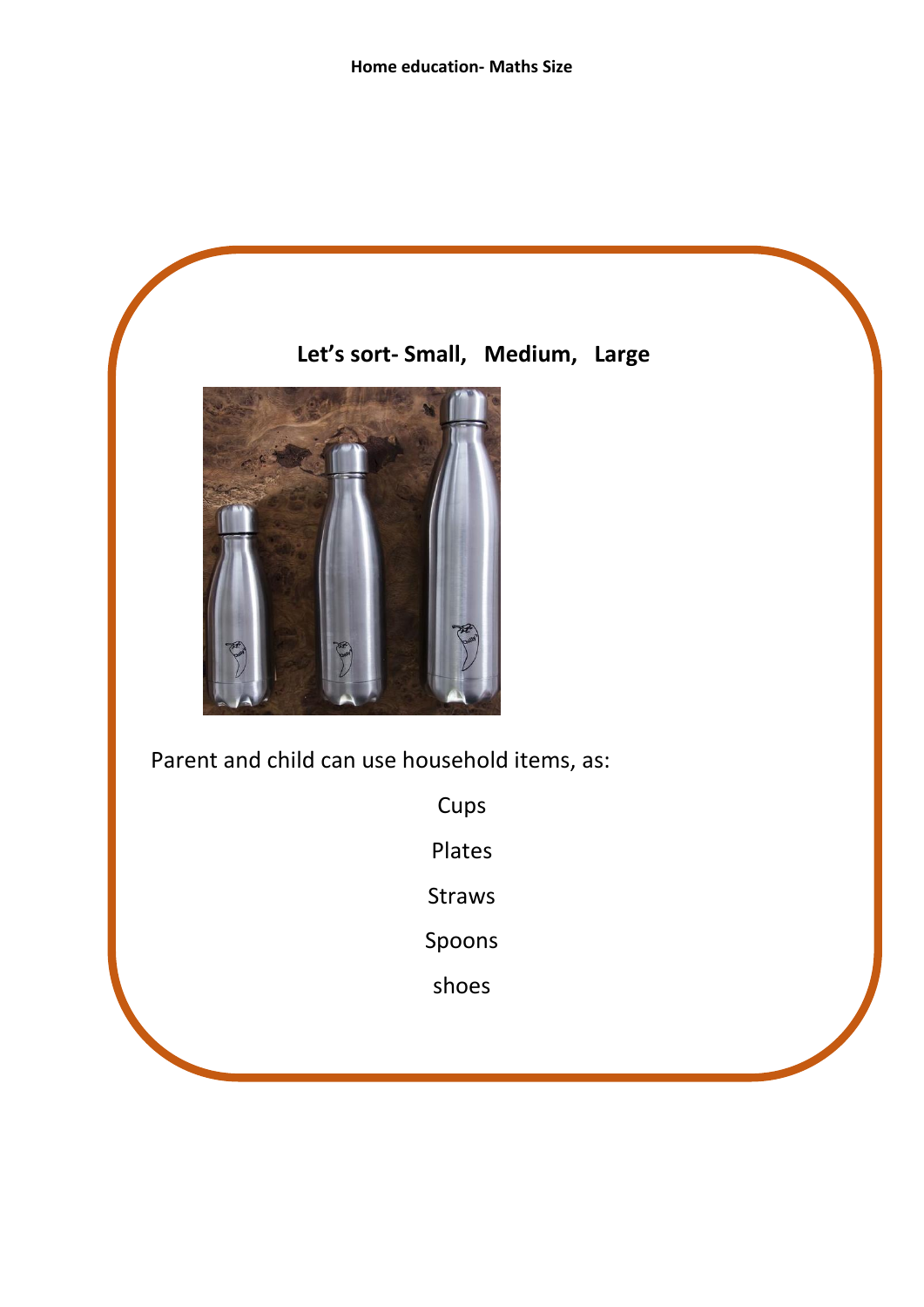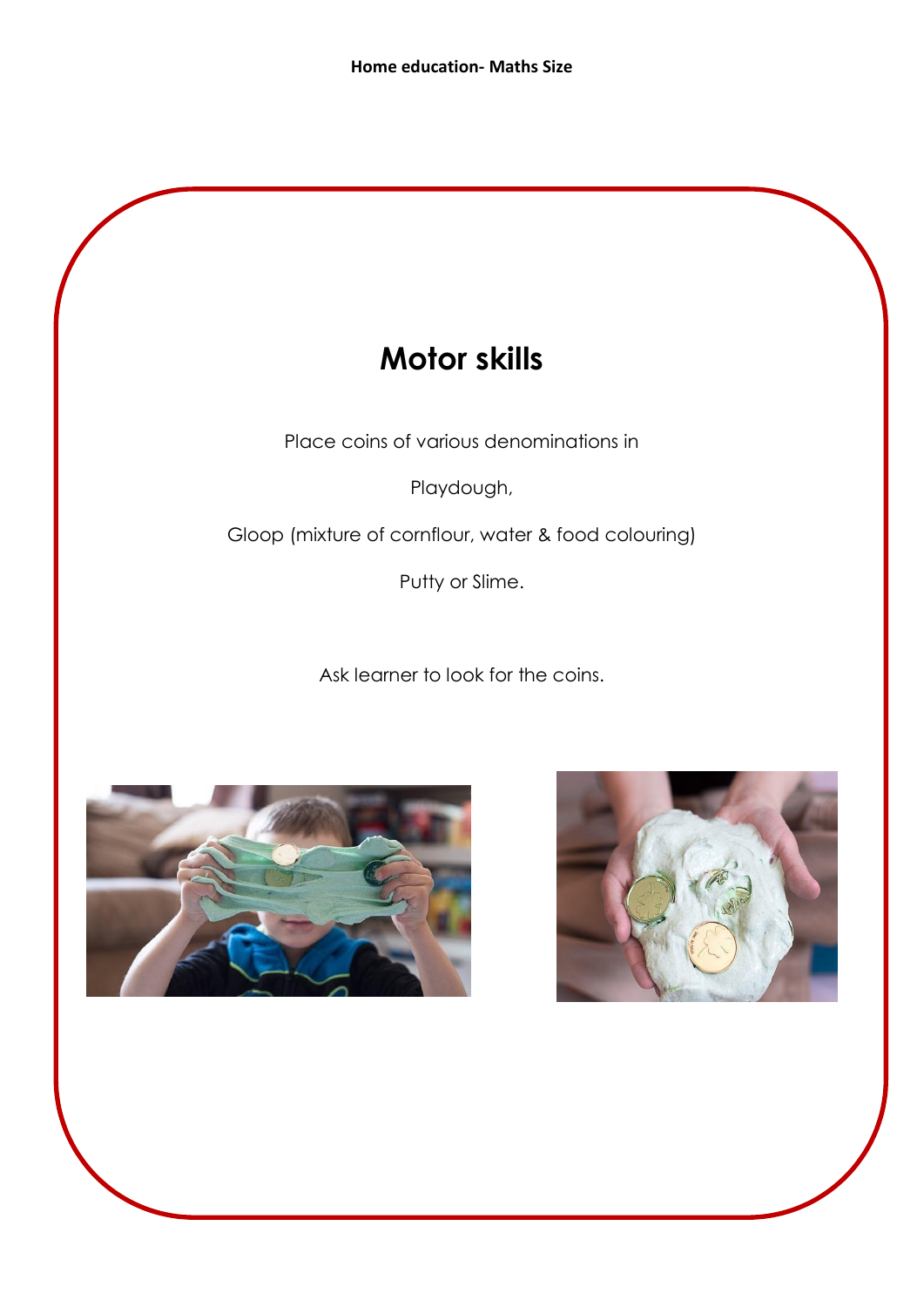P

Maths size-

## Order from biggest to smallest



Starter: <https://www.topmarks.co.uk/early-years/lets-compare>

Parent can also support child to do the reverse order, as, small to big.

Can you household items as: Spoons Shoes, Socks Trousers Plates, Cups, Bowls etc. Nature: Twigs, leaves, pebbles etc.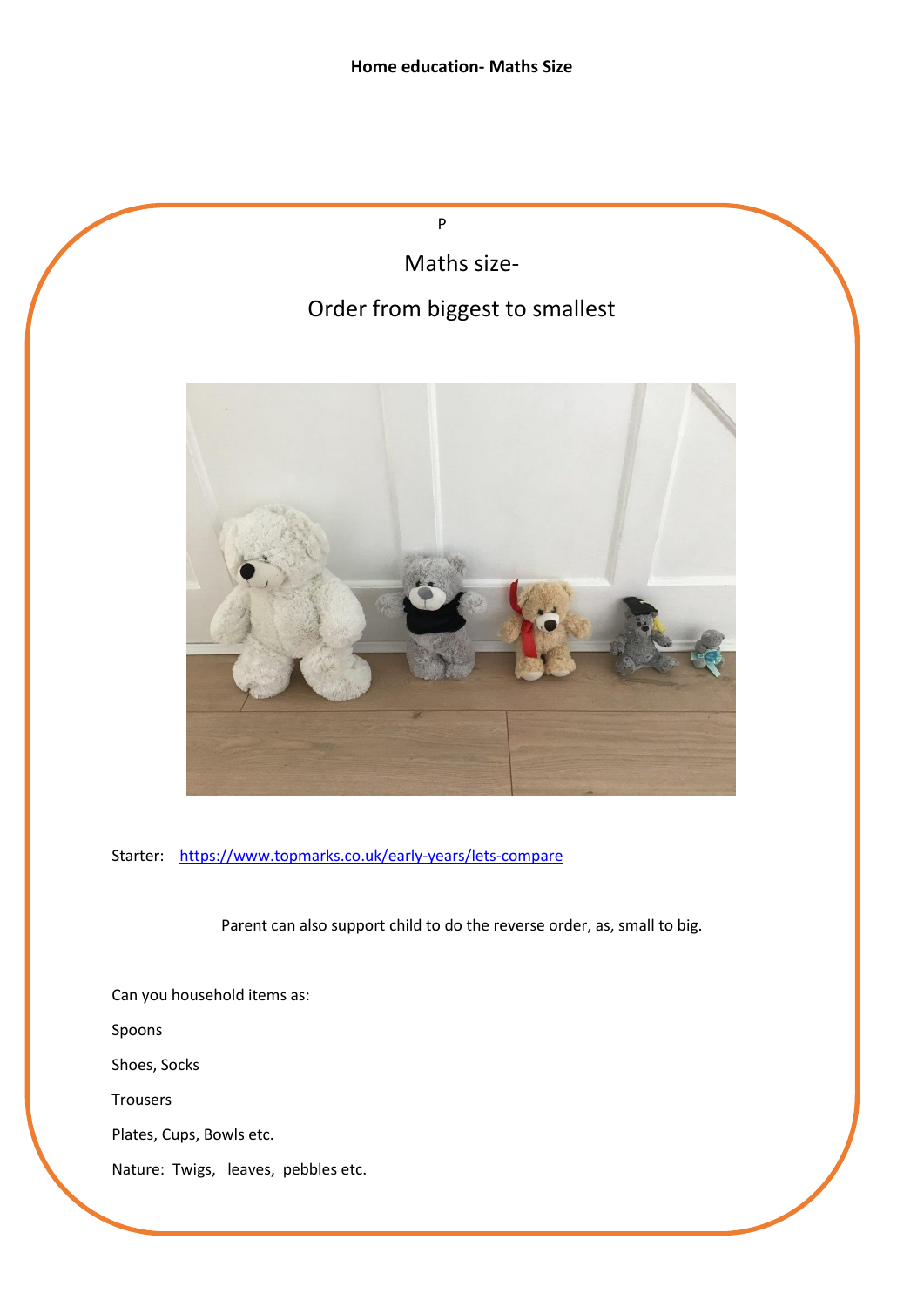